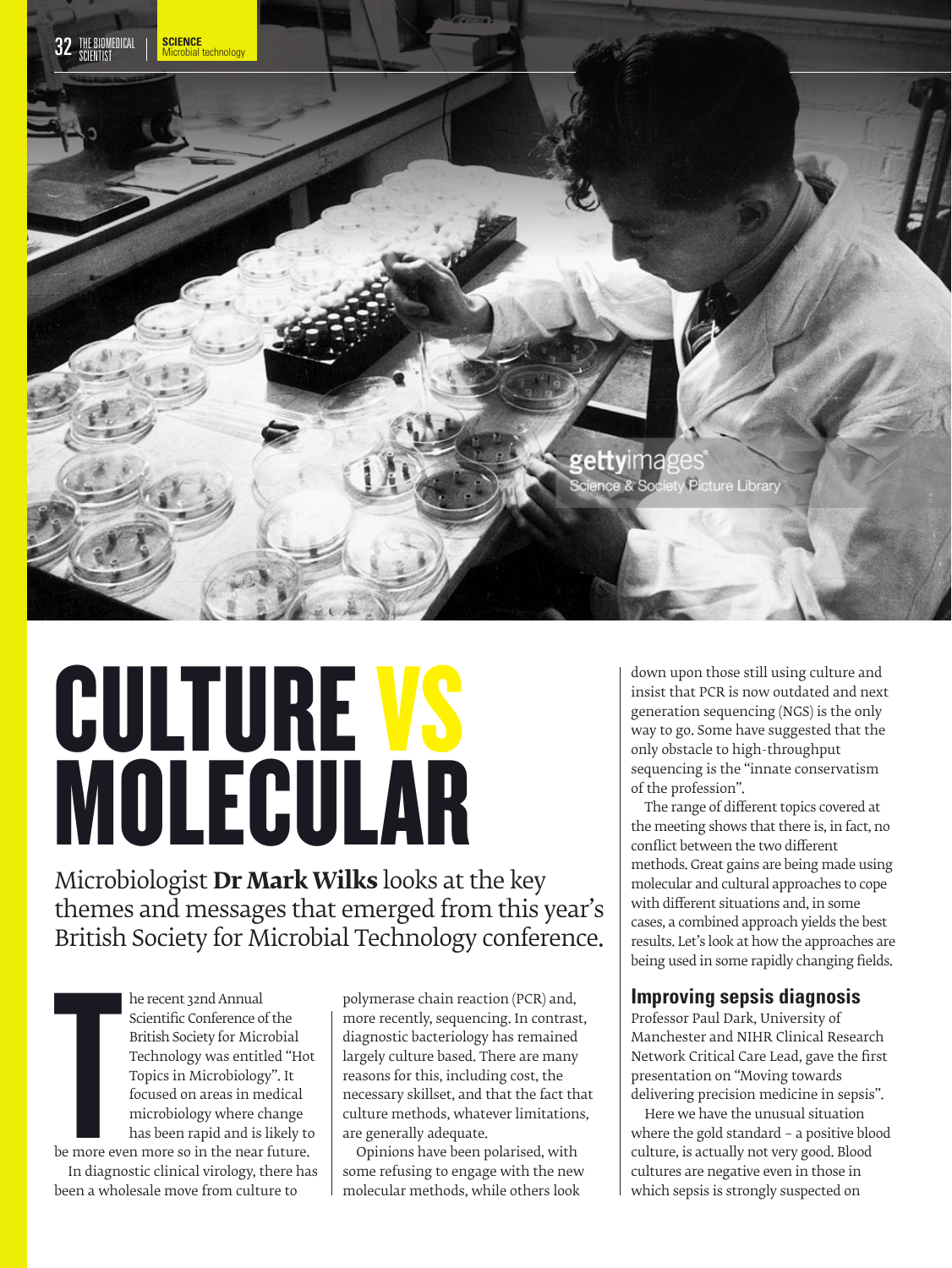

clinical grounds. The most important reason for this is probably prior antibiotic treatment, rather than the inadequacy of culture itself. As well as being insensitive, culture methods are often too slow to be useful in cases of severe sepsis.

There are unlikely to be any significant improvement in culture methods, so what are the molecular alternatives? There are increasing efforts to develop molecular methods to rapidly detect bacterial and fungal DNA directly from blood without the need for blood culture. These are not affected by trial prior antibiotic treatment. Several CE marked methods were reviewed and showed great potential, although the costs of each test was high.

A complimentary molecular approach is to look at host biomarkers, such as CRP and PCT, released into the circulation in response to acute pro-inflammatory stimuli. Bacterial stimuli are associated with rapid and high responses and, crucially, they fall rapidly with correct treatment for bacterial infection. So, when used quantitatively, they have the potential to aid antibiotic initiation and

discontinuation decisions. Although of course they don't give any direct information about causative pathogen or antibiotic susceptibility.

It's likely that a combination of molecular methods to detect DNA and host biomarkers will give the best results and lead to major advances in the reliable and rapid diagnosis of sepsis.

### **Aetiology of community acquired pneumonia (CAP)**

One area in which the superiority of molecular methods has clearly been shown is in determining the aetiology of community-acquired pneumonia. In the preantibiotic era, *Streptococcus pneumoniae* could be isolated in up to 95% of cases, but in the majority of cases the credible pathogen is not isolated. It's not clear whether this represents a genuine change in the aetiology of the disease, more widespread use of antibiotics or both.

Dr Kate Templeton, Consultant Clinical Scientist, Edinburgh, described a recent

landmark study in which they performed quantitative multipathogen testing of sputum samples in adults hospitalised with CAP. They collected mucopurulent sputum samples (96%) and endotracheal aspirates (4%) from 323 adults with radiologically confirmed pneumonia admitted to two tertiary care hospitals in the UK. They performed quantitative culture and multiplex real-time polymerase chain reaction (PCR) for 26 respiratory bacteria and viruses. With

PCR, they identified a potential pathogen (bacterial or viral) in 87% of patients, compared with 39% using culture alone. Predictably, PCR detected bacteria more frequently than culture in patients who had received antibiotics (77.6% vs 32.1%).

Of course the isolation of a credible pathogen does not prove that it was responsible for the disease in every case, especially as many of the bacteria detected are carried in the upper respiratory tract without apparent harm in much of the population. Nevertheless, the results of the study are hugely encouraging.